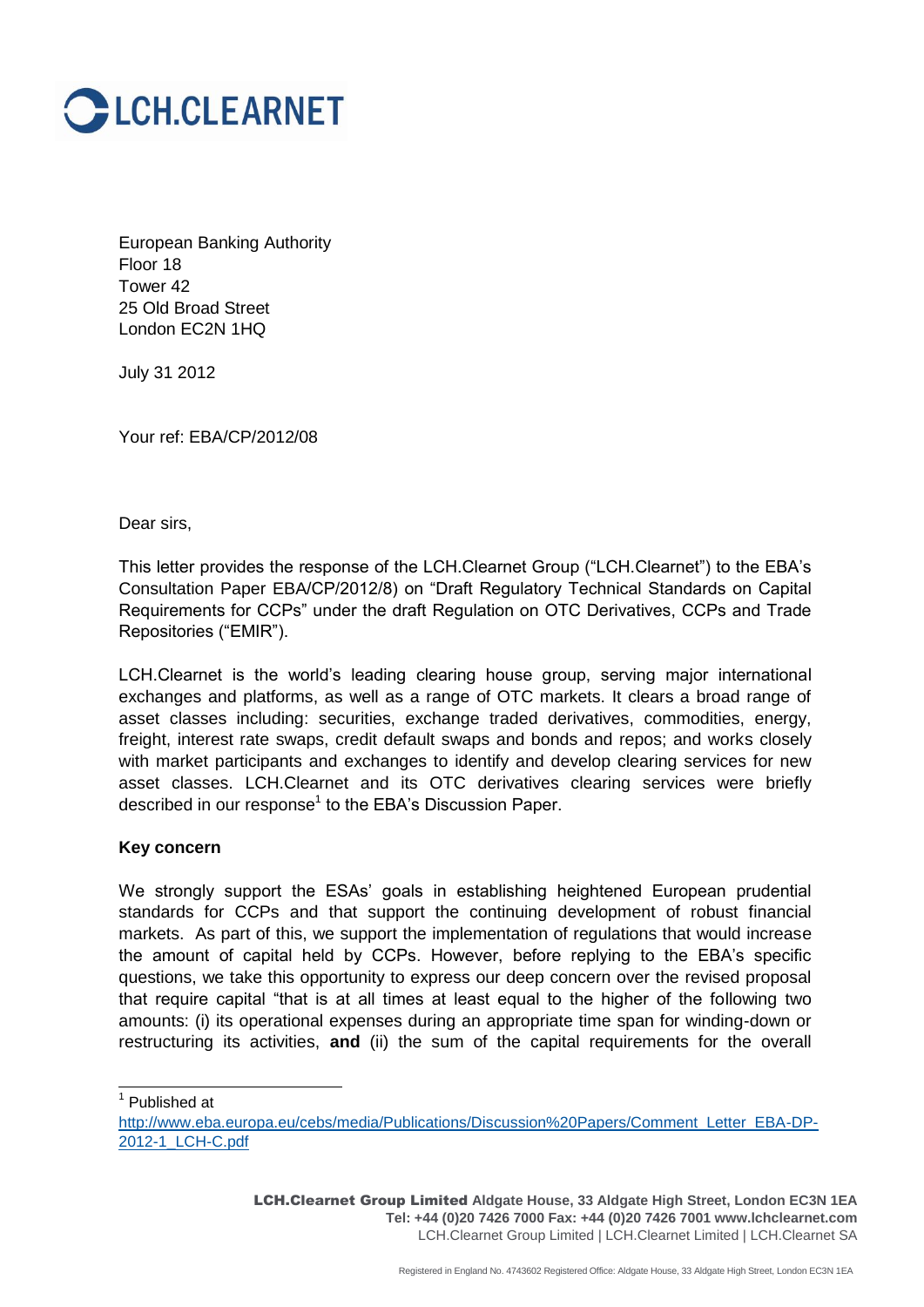# **CECH.CLEARNET**

operational risk and for credit, counterparty and market risks stemming from "non-clearing activities" it carries out.

We do not believe that these elements should be additive for the following reasons:

- Should a CCP get into trouble, it would suffer an accounting loss. The first question is therefore whether the situation is one of resolution or recovery. Recovery planning involves keeping the business going – recapitalising it if necessary. In order to keep a business going it needs to have sufficient capital to enable it to continue trading. In a recovery situation a *liquidity pool* (which is what the EBA requirement amounts to) is not what is necessary, because the whole point of the exercise is to keep the business going and therefore revenue coming in. If at any time revenues are substantially less than costs, the firm is no longer in a recovery situation. The point of *capital* is that the firm has sufficient equity to enable it to absorb the loss concerned and to continue operating;
- If a CCP cannot recover it is then in resolution. In resolution it would by definition have suffered a loss sufficiently large that it can no longer carry on as is. This loss may wipe out most of its capital, or all of it, or more than all of it, but the point is that it is sufficiently large that the CCP cannot continue operating. At this point the CCP has to close the business and start running it off. The objective here is to ensure an orderly rather than a disorderly wind-down. A CCP is not going to be able to raise third party funding, so in order to accomplish an orderly wind-down it needs a liquidity pool which is sufficiently large to meet its expected costs. However, once it goes into wind-down its capital position no longer matters – the sole purpose of wind-down is to minimise losses to creditors by ensuring that realisations remain orderly;
- Thus, capital is necessary to meet the *first* of these cases in order to ensure that a loss suffered by the CCP can be absorbed, leaving it solvent and able to continue trading. If the loss is sufficiently large to have overwhelmed the capital available, then it needs a liquidity pool to manage the wind-down, and the capital position becomes irrelevant. It therefore need what is required for investment firms; i.e. capital equal to the higher of a risk requirement and a wind-down requirement. Adding the two together is not meaningful, because it will never be in a situation where it is both in recovery and in wind-down;

In addition, we believe the proposals raise the following concerns:

Ultimately, a CCP"s own capital is not the primary indicator of a CCP"s resilience: it  $\bullet$ is effective risk management and levels of margin monies and default funds that make markets safer and it is on this element that we believe regulators and CCPs should focus;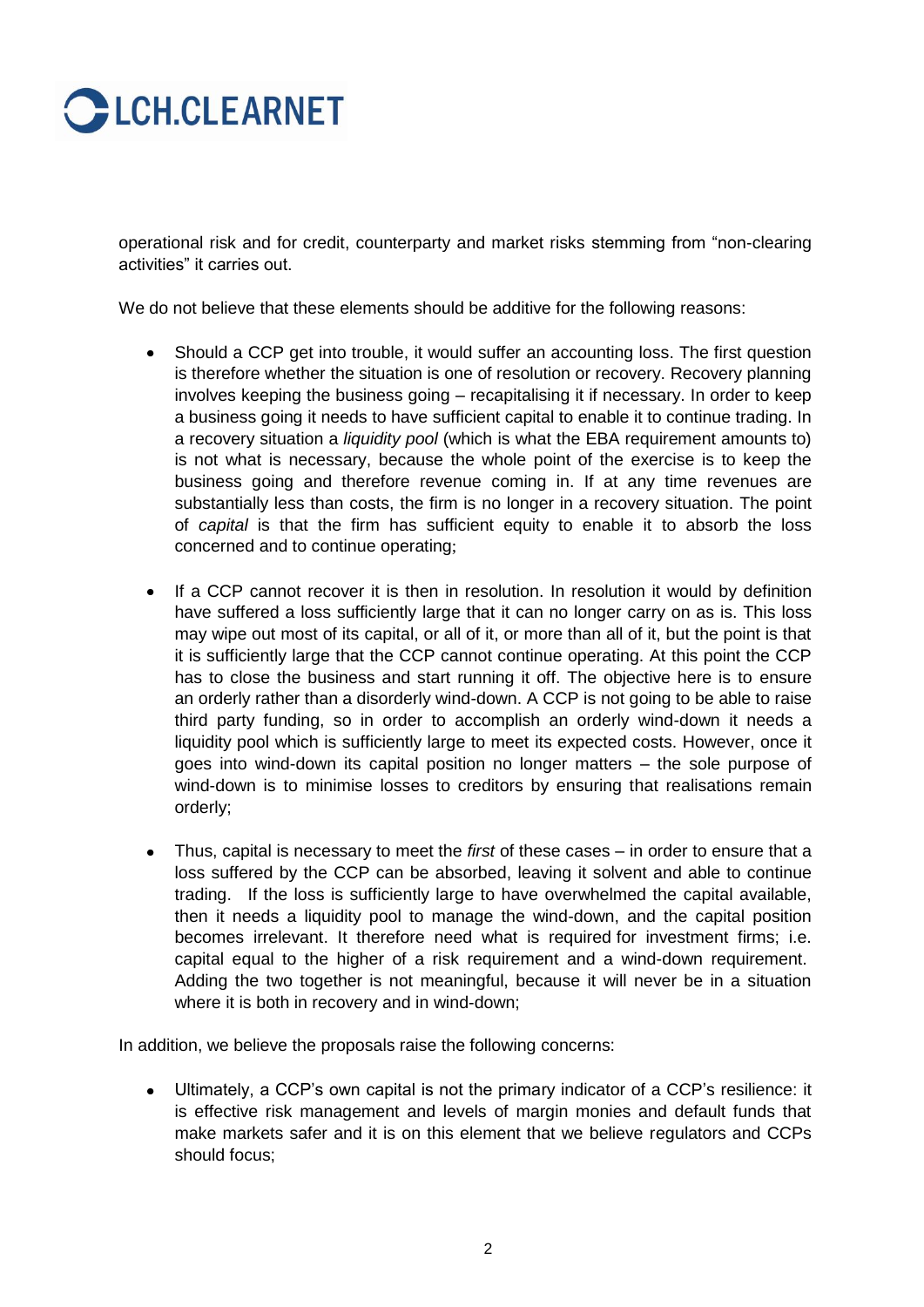

- It could increase risk in the event of the management of a default. In fact the capital requirement has a direct impact on the amount of "dedicated own resources" (skin in the game) that a CCP will have to include in its default waterfall – currently proposed by ESMA as 50% of the capital requirements. Such a high amount of dedicated own resources would run the risk of diluting a key incentive on members to participate in the default management of an OTC position;
- It is inconsistent with CPSS/IOSCO Principles for Financial Market Infrastructures and with rules proposed in the US pursuant to the Dodd-Frank Act which do not require separate capital for credit and market risks, and could lead to European CCPs becoming uncompetitive when offering services in third countries;
- By significantly increasing the capital requirements on CCPs, the proposal could  $\bullet$ make bilateral transactions cheaper than centrally cleared ones and therefore make those types of transactions more attractive to market participants. This would run against the objectives of the G20 commitments;
- Asking CCPs to raise large amounts of additional capital would create stress on the markets at an already difficult time and such stress could outweigh the additional safety cushion that such extra capital would provide;
- Non-publicly traded CCPs who cannot go to market to raise capital will need to go to their owners, in majority banks, which are already under capital pressures. Capital will become even scarcer and banks will reduce lending to small businesses and retail lending, further hampering the economic recovery.

Finally, from a legal perspective, we do not believe that the Level 1 EMIR text must be interpreted as making these separate elements additive.

## **Questions for consultation**

## **Q 1. Do you support this approach to capital requirements?**

We fully support the requirement for CCPs to maintain general capital plans on how they would raise new capital if it fell below the capital requirements and fully support the notion that CCPs should have a robust level of capital to ensure against unanticipated shocks and the possibility of insolvency/bankruptcy of the CCP itself. However, as noted above, we do not support the proposed "additive" approach to capital requirements.

We note that in its March Discussion Paper the EBA contemplated that "a CCP should hold capital, including retained earnings and reserves, that is at all times at least equal to the higher of the following two amounts: (i) its operational expenses during an appropriate time span for winding-down or restructuring its activities, and (ii) the sum of the capital requirements for the overall operational risk and for credit, counterparty and market risks stemming from "non-clearing activities" it carries out." As stated in our response to that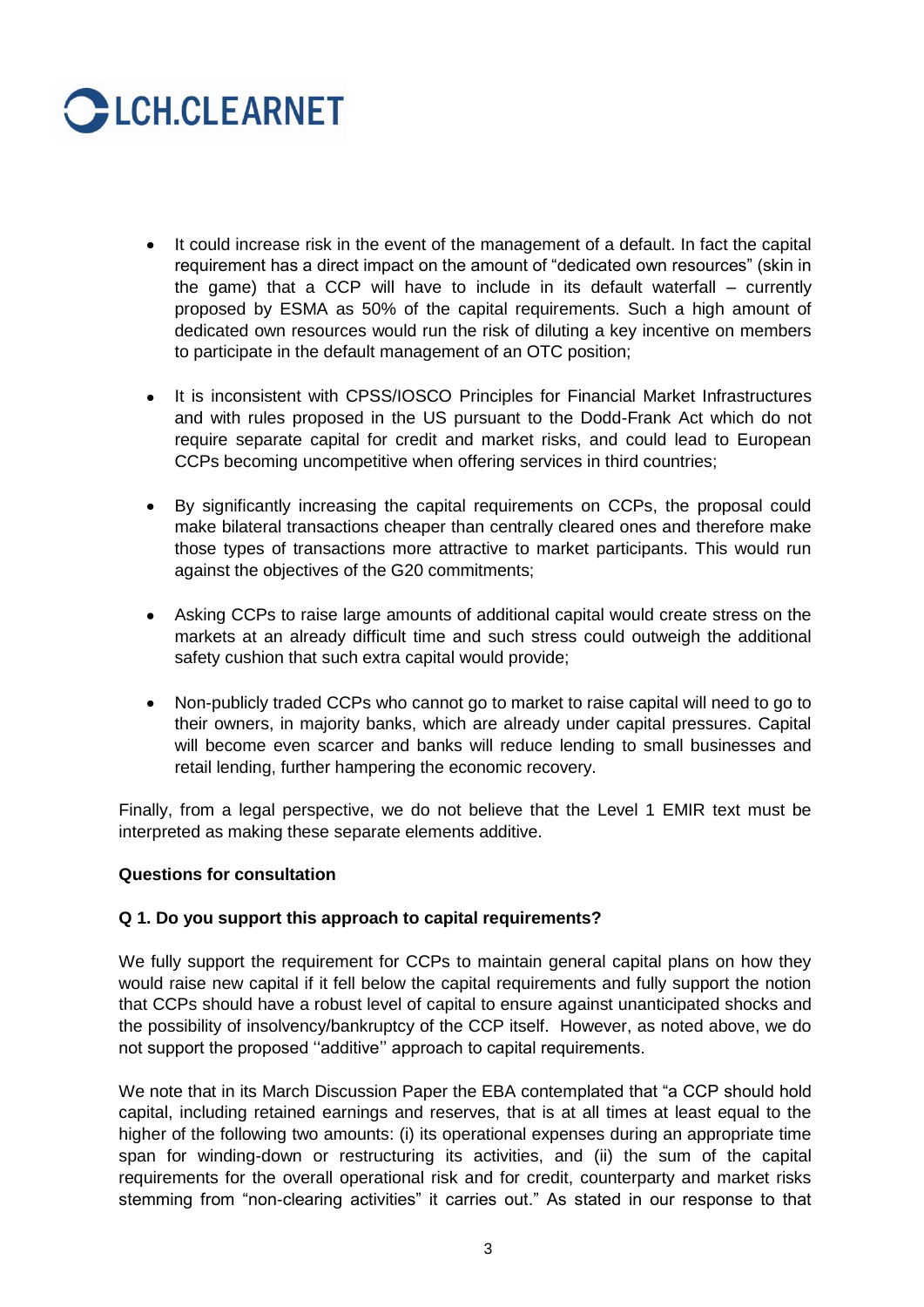

paper, "we fully support [that] approach which we believe to be entirely appropriate for the determination of CCPs" capital requirements. We believe that the focus of the capital requirements should in the first instance ensure that adequate capital is maintained in the CCP to absorb shocks, whilst ensuring that sufficient liquid resources are also available to support an orderly wind-down in the ultimate event of a catastrophic failure."

We see no convincing rationale for the EBA's having subsequently decided to propose that the separate requirements, for winding-down/restructuring and to cover the risks inherent in non-clearing activities, should be additive. Our reading of the Level 1 text is (as the EBA"s must have originally been) that a CCP must have enough capital for either eventuality but that the same capital resources would only be necessary for one or the other. We outline our rationale for this above.

The revised approach seems to have lost sight of the fact that the size of a CCP"s capital base is not relevant to its ability to perform as a "bulletproof" counterparty – what is necessary is that its margins/default funds are adequate to withstand major members" failures. As can be seen in Annex 1, in the case of LCH Clearnet Group, Initial Margins of the largest member is 7 times higher that the proposed capital that the combined Group entities would have to hold under the EBA proposal. These resources, supported by robust rules and procedures for uncovered losses (required under CPSS-IOSCO Principles for Financial Market Infrastructure) that would come into effect should even these prove insufficient, are where the regulatory focus should be. Adjusting the CCP"s capital in the way proposed will provide little overall benefit when the overall risk resources available to a CCP will be significantly greater.

The proposed approach is inconsistent with both CPSS/IOSCO principles for Financial Market Infrastructure and rules proposed in the US pursuant to the Dodd-Frank Act which do not require separate capital for credit and market risks. This could place European CCPs at a disadvantage when providing services in the US and other third countries.

In addition, by increasing the capital requirements, the proposal could make bilateral transactions cheaper than centrally cleared ones and therefore make those types of transactions more attractive to market participants. This would run against the objectives of the G20 and regulatory community to incentivise the use of central clearing.

The EBA should take into account the fact that asking CCPs to raise large amounts of additional capital would create stress on the markets at an already difficult time. Such stress could outweigh the additional safety cushion that such extra capital would provide. Furthermore, non-publicly traded CCPs who cannot go to market to raise capital will need to go to their owners, in majority banks, which are already under capital pressures. Capital will become even scarcer and banks will reduce lending to small businesses and retail lending, further hampering the economic recovery.

The overall requirement has a direct impact on the amount of "dedicated own resources" that a CCP will have to include in its default waterfall – currently proposed by ESMA as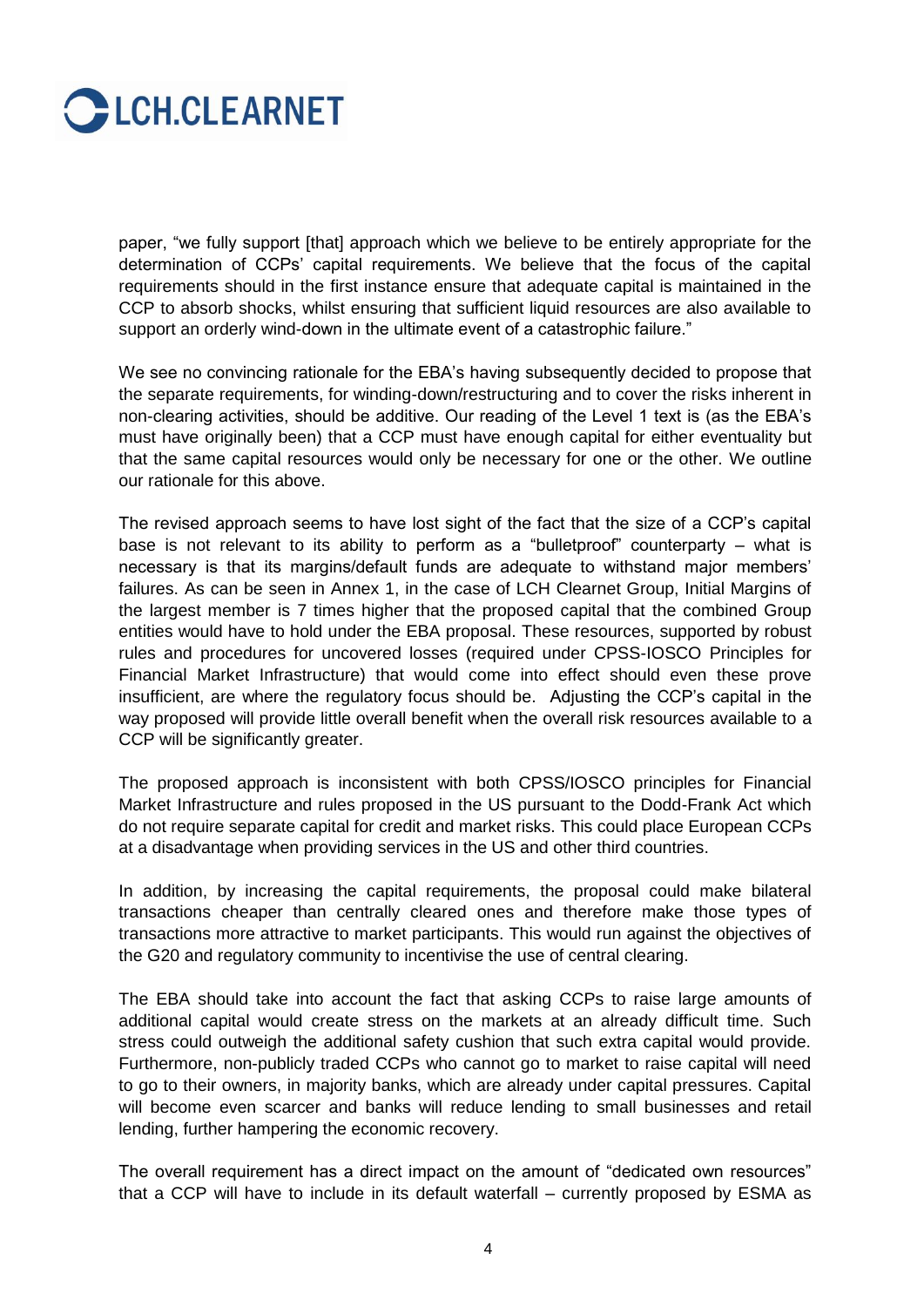

50% of the capital. We understand that the intention is that the 50% would be based on the CCP"s capital requirement and would not include any additional capital that the CCP chose to hold (e.g. supervisory or internal buffers). Otherwise it would have the perverse effect of penalising CCPs that are more strongly capitalised. As we will state in our response to the ESMA Consultation Paper we view 50% as too high as it would run the risk of diluting a key incentive on members to participate in default management of an OTC position. By increasing the size of the "backstop" amount within a CCP, members are more likely to rely on the existence of this "backstop" and therefore less likely to try to contain the impact of a default before utilising the CCP"s capital, thereby increasing systemic risk.

## **Q 2. Do you have any other option to suggest that is not covered in this draft RTS?**

For the reasons outlined above, we believe that the best option is to revert to the original EBA proposal that the capital requirement should be the greater of the amount required for winding-down or restructuring and the amount required for operational, credit, counterparty and market risks stemming from "non-clearing activities".

The emphasis should be on ensuring that a CCP has sufficient capital to cover operational, credit and other risks whilst alternatively ensuring sufficient liquidity for an orderly wind down. The "higher of" approach can be justified by the fact that a CCP is always in either one of two states: going concern (i.e. running operational, credit, and other risks) or winding-down. As such, it only needs capital for one or the other. The focus of the regulation should be to ensure that CCPs have adequate financial resources to enable them to absorb significant shocks to avoid it being necessary to wind them down, particularly as winding down a more substantial CCP would be difficult to achieve without market dislocation.

If the additive capital requirements are nevertheless maintained in the final legislation, we would urge the EBA to make the adjustments proposed below to avoid damaging competitiveness by overstating capital requirements.

#### Treatment of multi-asset CCPs

The Consultation Paper suggests that in a wind-down scenario, a multi asset class CCP would have all asset classes impacted simultaneously. However, the requirement to have "living wills" should help to avoid, in the case of CCPs covering multiple asset classes, contagion between them.. This should enable some asset class services to close before the CCP"s capital is affected. If we assume a CCP has four asset classes (e.g. Fixed Income, Swaps, CDS and Forex), each with a segregated default fund and service closure provisions, an extreme but plausible scenario would be that before wind-down two services (e.g. Fixed Income and CDS) would be closed and the CCP would only have two remaining services (Swaps and Forex) for which capital should be held. It does not seem plausible that all four services would close simultaneously and lead to the winding up of the CCP.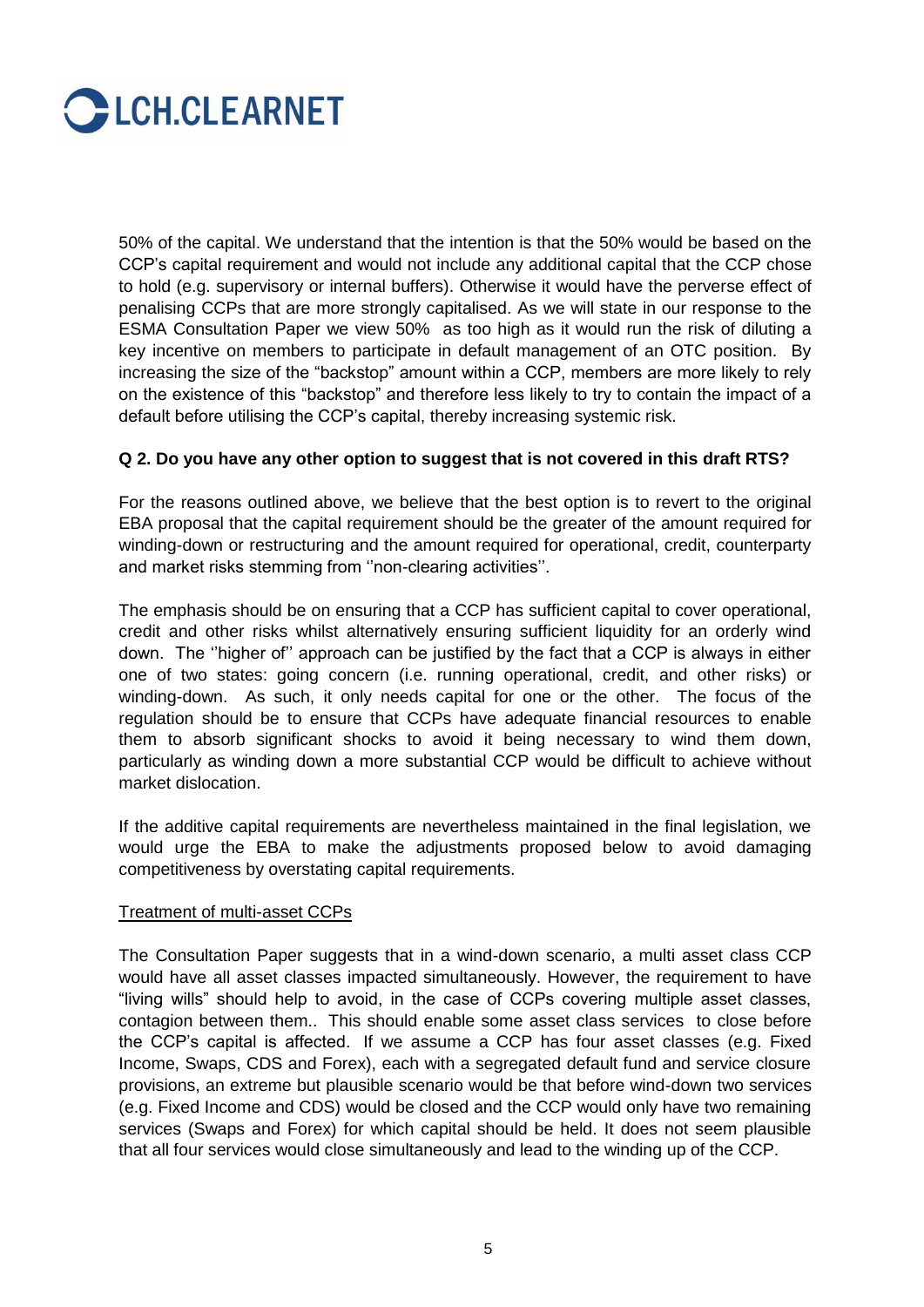

The RTS should therefore recognise that a multi-asset class CCP that has a level of operational independence across its asset classes sufficient to prevent contagion ("living wills") should only have to hold capital against the closure a proportion of its services. We would suggest that a CCP needs to hold enough capital against the two services giving rise to the largest closure costs. Therefore, a multi-asset class CCP should only calculate ongoing annual expenses for these two services for the wind down scenario.

#### Discretionary and non-cash costs

The Consultation Paper suggests that a CCP"s wind-down expenses are equivalent to its operational expenses for an appropriate time span for winding-down. This is inappropriate as, in the wind-down state, there are numerous business-as-usual and development activities that a CCP would not be carrying out (for example marketing, strategic systems investment) whilst other material discretionary expenditure, for example bonuses, would be significantly reduced. Please also see our response to Question 10 below. In addition, the standards should clarify that the applicable accounting framework should ensure exclusion of non-cash costs from winding down expenses (e.g. depreciation and amortisation).

## Timeframe for wind-down

The EBA Consultation Paper proposed a minimum of 12 months of operating costs for winding down. Given the systemic importance of CCPs, a wind down and transfer of positions of the clearing members to another CCP would need to be executed sooner than 6 months. We suggest that the wind down period should be linked to detailed plans that need to be constructed by CCPs to assess the length of times in which to achieve an orderly wind down with a minimum time period of 6 months as prescribed by CPSS/IOSCO to maintain a level international playing field.

## Drafting suggestions on Article 6:

1. In order to calculate operational expenses referred to in Article 3, a CCP shall firstly calculate its ongoing annual expenses referred to paragraph 2, secondly, divide the resulting number by twelve in order to determine its monthly operational expenses; and finally multiply the resulting number by its estimated winding-down or restructuring period. The estimation of the winding-down or restructuring period is subject to a floor of twelve **six** months.

**A CCP that can demonstrate to its competent authority that the level of operational independence across its asset classes is sufficient to prevent contagion from one asset class to another may calculate its ongoing annual expenses for wind down scenario on the two services that give rise to the largest such expenses.**

2. Ongoing annual gross expenses of a CCP are:

Staff costs, which are: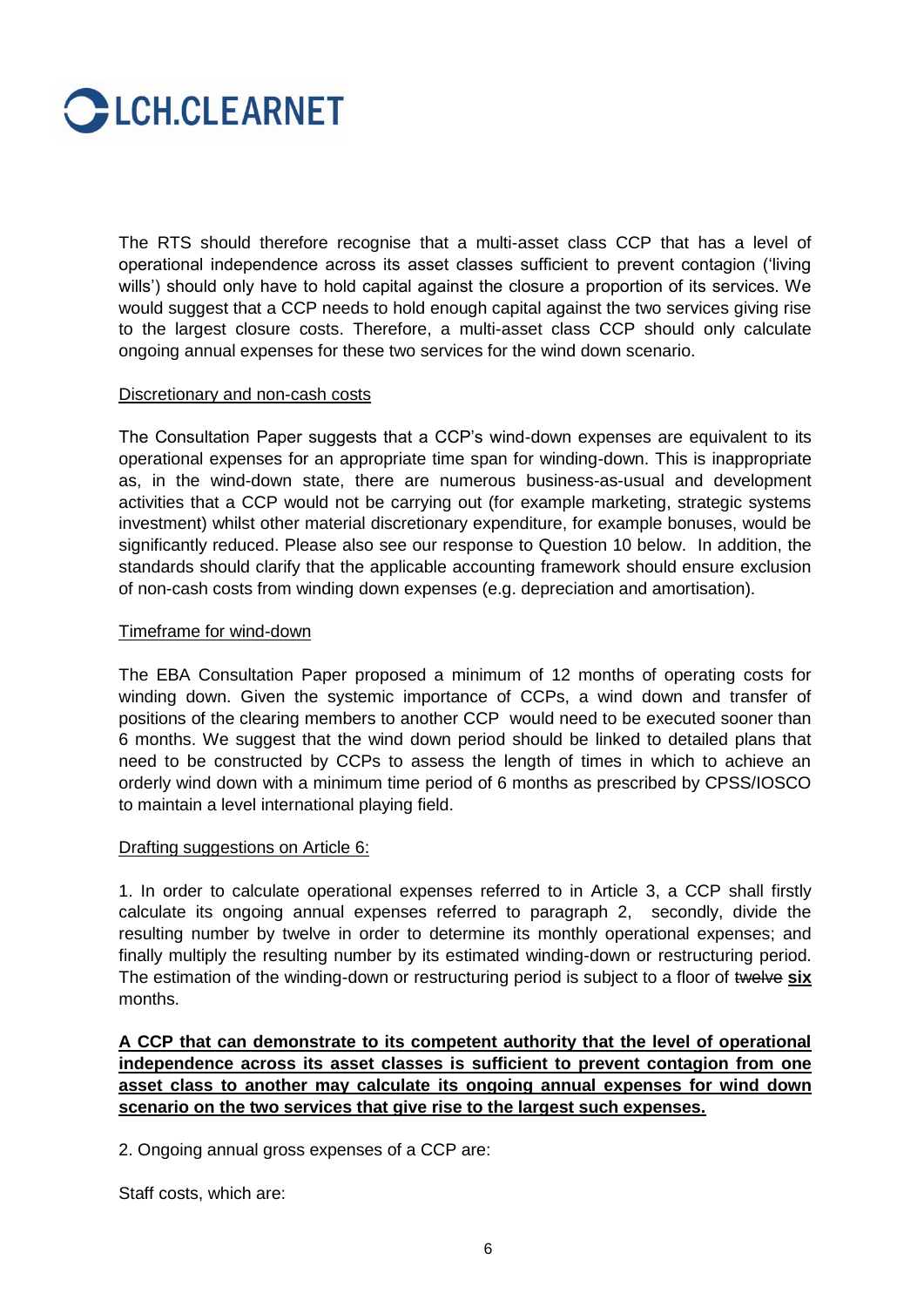# **CECH.CLEARNET**

- (i) Wages, salaries and other employees" remunerations (including variable remuneration)
- (ii) Salaries charges and social insurance,

(iii) Other employees" expenses/staff costs **less any amounts accrued for discretionary bonus,**

- (b) Non-discretionary external costs, which are expenses related to:
- (i) Offices and building rents,
- (ii) Software and equipment,
- (iii) Communications,
- (iv) Travelling, marketing and promotion,
- (v) Professional services and outsourcing,
- (vi) Information services,
- (vii) Energy and heating,
- (viii) Security, cleaning and maintenance,

## (ix) Publications,

- (x) Consulting services
- (xi) Legal services,
- (c) Taxes,
- (d) Losses related to operational failures,
- (e) Other expenses as defined in the applicable accounting framework.

## **A CCP that can demonstrate to its competent authority that an activity listed in the sub - paragraph above would not be conducted in a wind down situation may deduct the costs associated with this activity from its operational expenses.**

The CCP shall also include additional costs that may occur in case of winding-down or restructuring its activities.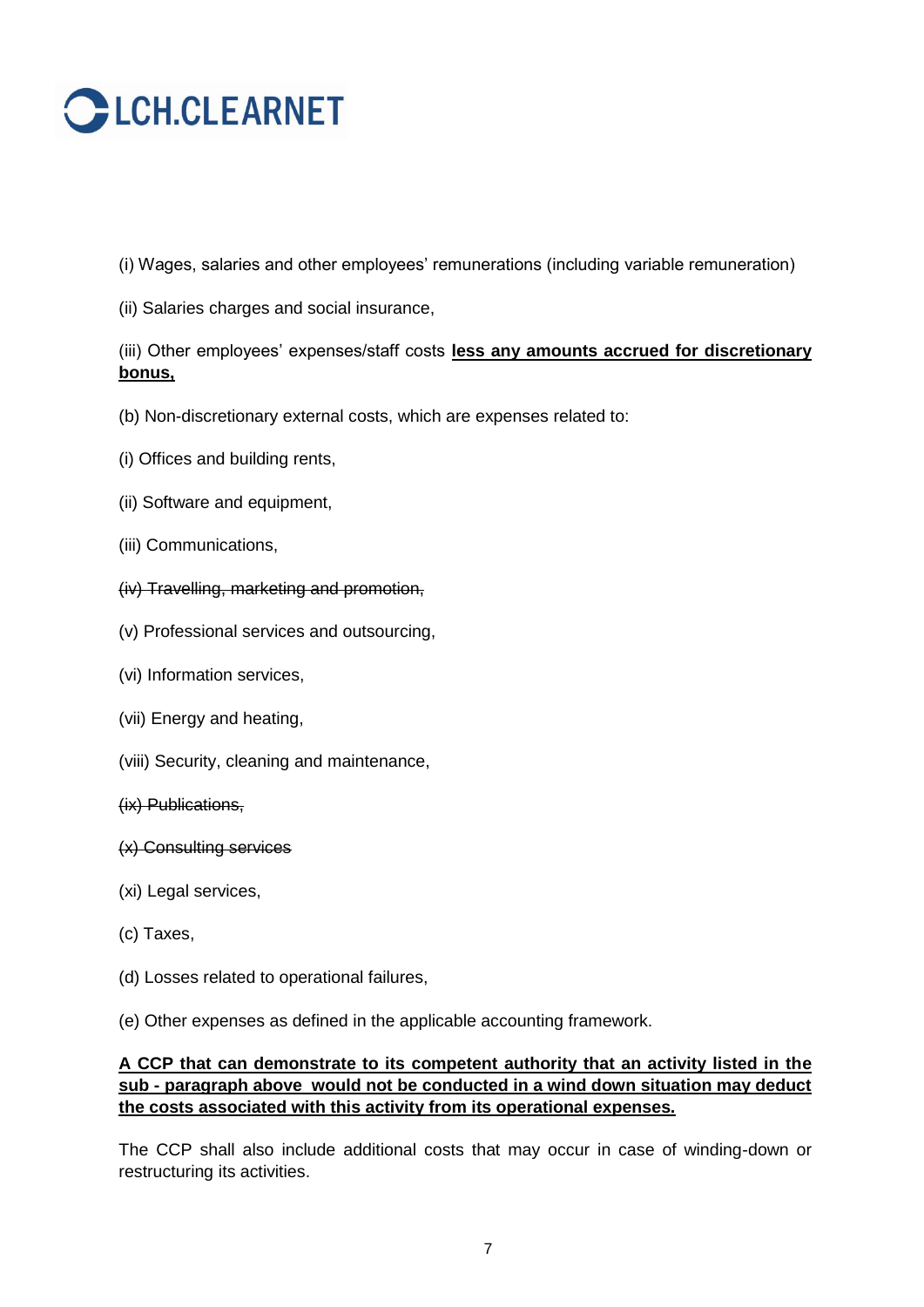

## **Q 3. Do you consider there to be any alternative approach which is more appropriate that would be consistent with Article 16 of the Regulation?**

See response to Q 2

## **Q 4. What is the incremental cost to your CCP for the implementation of this proposal?**

LCH Clearnet regulated entities are already currently required to hold capital to cover operational risks, credit risks (treasury activities) and market/counterparty credit risk (prospective risk to earnings and capital arising from a decline in the value of a member"s portfolio of assets due to changes in market factors).

For reasons of commercial confidentiality we are providing separate data separately to the EBA indicating the potential impact on LCH.Clearnet under various scenarios.

## **Q 5. What is the incremental benefit to your CCP for the implementation of this proposal?**

We see no benefit to us from the implementation of this proposal in comparison with the original proposal.

## **Q 6. What is the incremental cost for the supervisors for the implementation of this proposal?**

This question is for the supervisors to answer.

## **Q 7. What is the incremental benefit for the supervisors for the implementation of this proposal?**

This question is for the supervisors to answer.

## **Q 8. What is your view on the notification threshold? At which level should it be set?**

As stated in our response to the March Discussion Paper, we believe that given the systemic importance of CCPs the notification threshold should be set at perhaps 120%. As a result we are content with the proposal of 125%. We believe the CCP"s capital should be compared with its regulatory requirement daily and all breaches reported to supervisors the same day.

However we believe that this should be calculated with reference only to the risk requirement and not the operational expense requirement, should both be retained. Likely decreases of capital that may or may not happen on a regular basis are based on a goingconcern principle and consequently should not relate to an event of wind-down or restructuring. This capital requirement is likely to be fixed annually as it is less variable.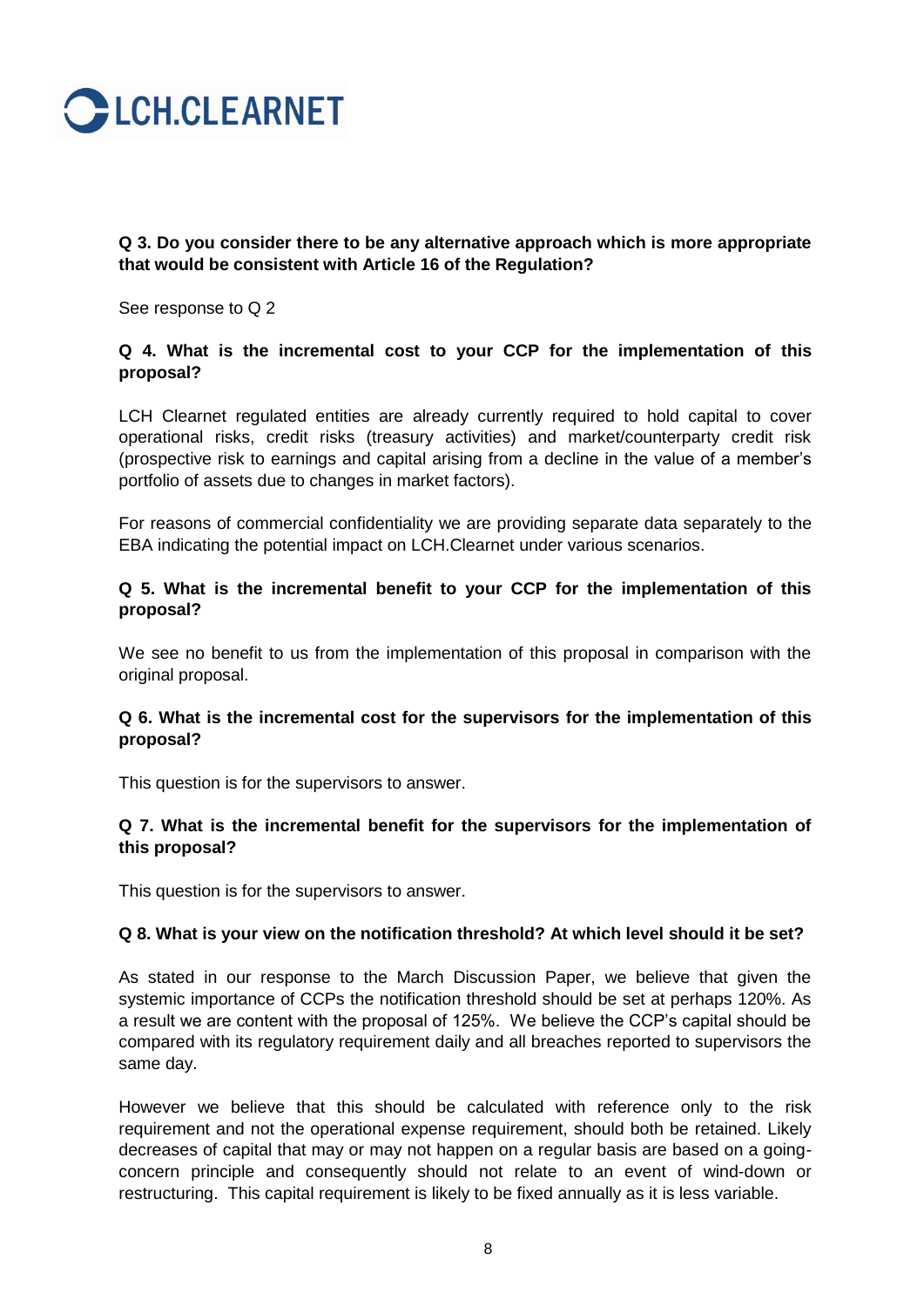

## **Q 9. In your view, in which case should restriction measures be taken by the competent authority once the notification threshold is breached**?

As stated in our response to the March Discussion Paper, measures should always be taken once the notification threshold is breached. This should include at least heightened supervision and discussion with the CCP on the timeline and process to return above the threshold. We do not however believe the CCP"s activities should be restricted during this period except in exceptional circumstances or where the capital requirement is breached.

## **Q 10. Which criteria do you take into account for estimating the appropriate time span for orderly winding down or restructuring of the CCP's activities?**

The following criteria are taken into account:

- the ease to transfer products to another CCP (e.g. cash equities, repos, listed derivatives are easier to transfer than OTC derivatives).
- time and costs associated with the closing of IT contracts.

We do not agree with the proposal for the calculation of gross expenses in Article 6.2. In the case of LCH.Clearnet, current operational expenses are those of a business in a "build" phase, not a wind-down process. Specifically, the following should be excluded:

- exceptional items which would not be incurred  $\bullet$
- roll-off of operating costs, staff etc. in line with "living wills" plans
- wind-down / elimination of strategic project costs, hiring plans etc.
- intercompany costs which would not be charged  $\bullet$
- non-cash items (depreciation & impairments)
- variable remuneration such as bonuses and long-term incentive plans
- travelling, marketing and promotion
- most professional, consulting, and legal services (i.e. apart from those necessary for the wind-down/restructuring), and
- publications.  $\bullet$

See also our comments under Question 3 above.

## **Q 11. What is your estimation for the number of months necessary to ensure an orderly winding-down or restructuring of the CCP's activities?**

As stated in our response to the earlier Discussion Paper, we believe that a maximum of six months would be sufficient for an orderly wind-down or restructuring. Given the systemic importance of CCPs, a wind-down and transfer the positions of the clearing members to another CCP would need to be done more quickly than over 12 months.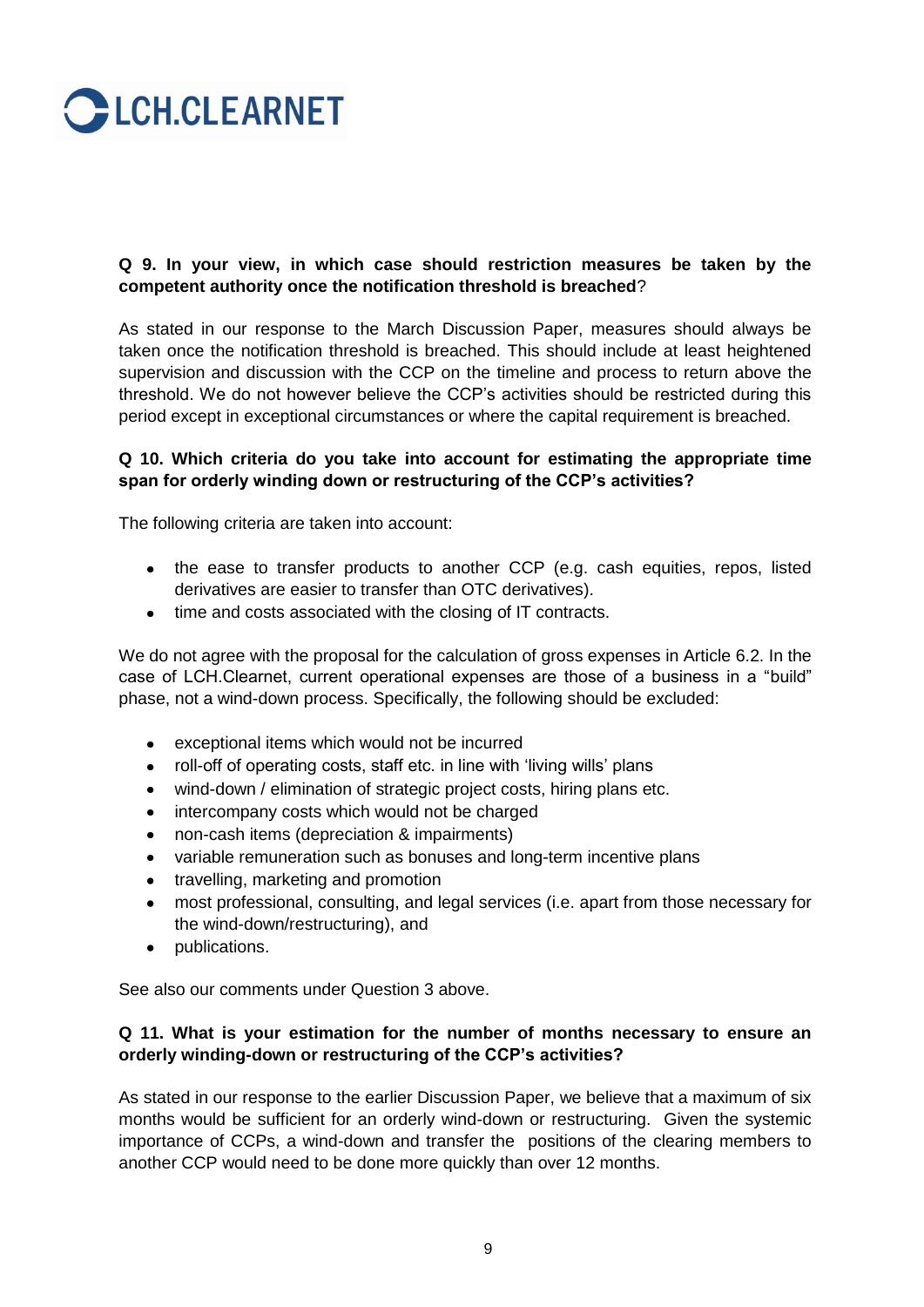

If CCPs are going to construct detailed plans which assess the length of time in which to achieve an orderly wind down the plan period should be allowed to be used, provided it is above the 6 months. This would also ensure harmonisation with the period identified in the CPSS-IOSCO Principles for Financial Markets Infrastructures.

## **Q 12. What is the incremental cost or benefit to your CCP of this proposal assuming that the time span for winding down or restructuring a CCP's activities is 12 months?**

We understand the question to ask what would be the incremental cost of using a wind down period of 12 months instead of 6 months.

The costs would be half of the wind-down cost plus half of that amount as dedicated own resources in the default waterfall. Further information is provided separately.

#### **Q 13. How do you currently measure and capitalise for operational risk?**

Our capital requirement on operational risk is currently calculated following the Basic Indicator Approach, i.e. 15% of 3 years' average unadjusted net revenues.

## **Q 14. Do you think that the banking framework is the most appropriate method for calculating a CCP's capital requirements for operational risk? If not, which approach would be more suitable for a CCP?**

The banking framework is the most appropriate as it proposes various approaches to measure the capital requirement (from simple to complex approaches) and provides, as well as the capital requirement itself, clear guidance on the qualitative aspects of the necessary operational risk framework. This second element is an important part of the overall operational risk mitigation framework.

## **Q 15. Do you think that the Basic Indicator Approach set out for banks is appropriate for CCPs?**

As a starting point, the BIA is appropriate as it is a simple calculation methodology on the basis of revenues of CCPs or banks. However, CCPs" revenues are not commensurate with the inherent operational risk arising from risk scenarios such as the default management process, system failure over a long period or internal fraud via its payment systems.

Therefore BIA could be appropriate but in the case of a CCP with low revenues (whether from low levels of business or because of its business model), the capital requirement for operational risk may be low but could understate the real risks which could be much larger. In this case the EBA should consider a floor of minimum capital, possibly related to the type of asset cleared (higher for more complex instruments).

We assume (and support) that the EBA is proposing that the Basic Indicator Approach would be 15% of 3 years" average unadjusted net revenues.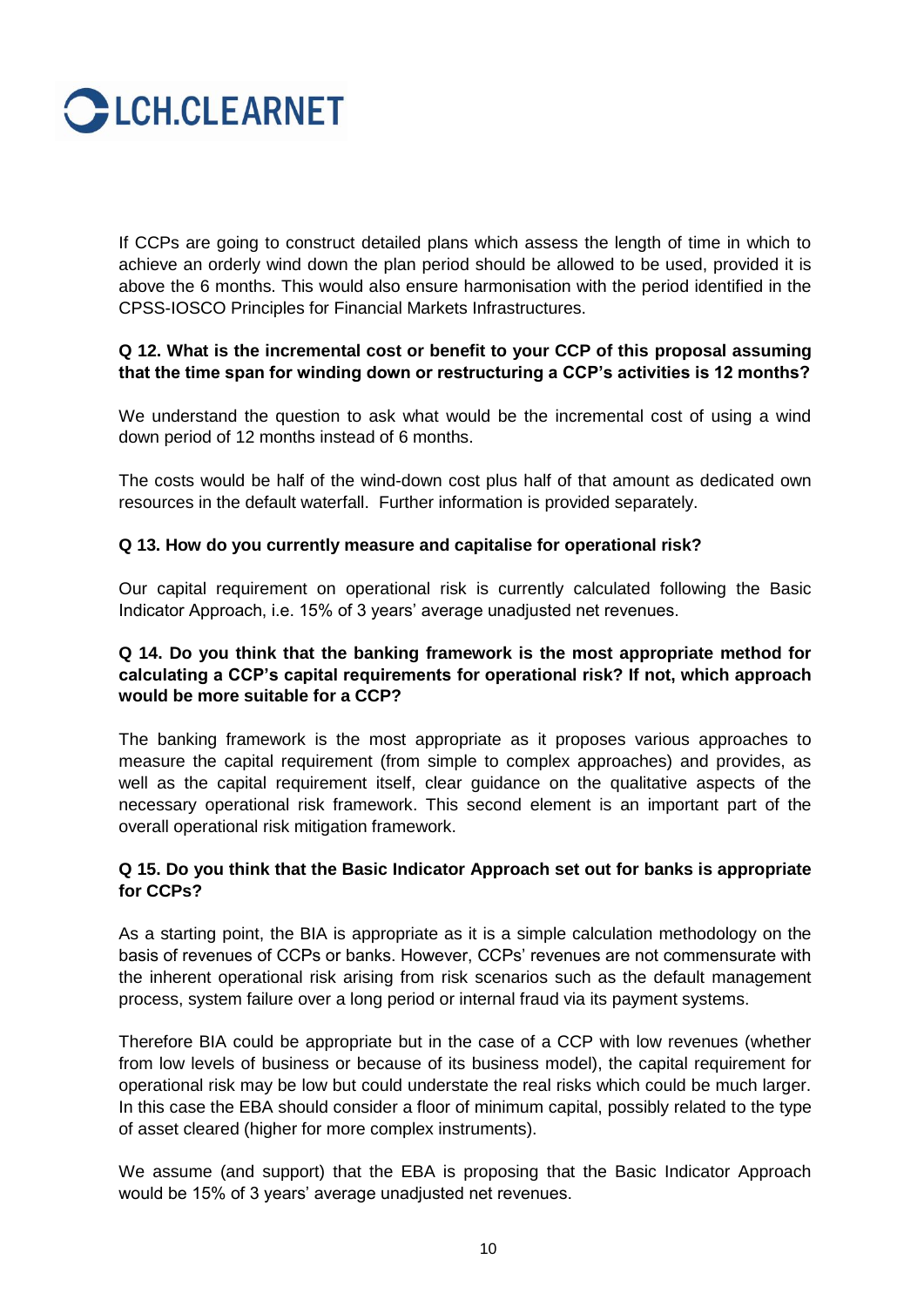

**Q 16. In your view, which alternative indicator should the EBA consider for the Basic Indicator Approach?** 

We do not have a view on an alternative indicator for the BIA.

**Q 17. What would be the incremental cost of employing the basic indicator approach set out for banks for the calculation of your capital requirements for operational risk?** 

For us there would be no additional cost as this is already observed by both Group entities.

## **Q 18. Do you think CCPs should be allowed to calculate the capital requirements for operational risk with an internal model, as in the advanced measurement approach?**

As the Advanced Measurement Approach is a more elaborate model intended to better tailor the level of operational risk for banks, it should also be considered for CCPs. However, the AMA needs to take into account internal and external losses which are difficult to obtain today for CCPs" activities. The AMA may therefore have to be adapted to cater for that lack of information and allow a specific AMA treatment for CCPs that could be mainly based on scenario analyses. Regulators should then ensure consistency between those scenarios across CCPs. The scenarios could be, for example, default management process failures, major system interruptions, model error or internal fraud.

This would be appropriate provided the scenarios take into account the nature of the products cleared (operational risk is different for cash equities, listed derivatives or OTC derivatives), the volumes and gross/net positions, and the capacity for early detection of operational risk via internal control.

## **Q 19. Which other approaches should the EBA consider for operational risk measurement?**

We do not suggest alternative approaches.

## **Q 20. What are the incremental costs and benefits to your CCP for the implementation of the advanced measurement approach for operational risk?**

Because of the 80% floor and high implementation costs, the benefits are likely to be minimal and CCPs will have little incentives to use the more risk sensitive AMA approach.

## **Q 21. Do you think CCPs should be allowed to calculate the capital requirements for market, credit and counterparty credit risks with internal models?**

Yes, we believe that CCPs should be able to use internal models if such models are appropriate to the risks that CCPs actually face in their "non-clearing" activities. Their use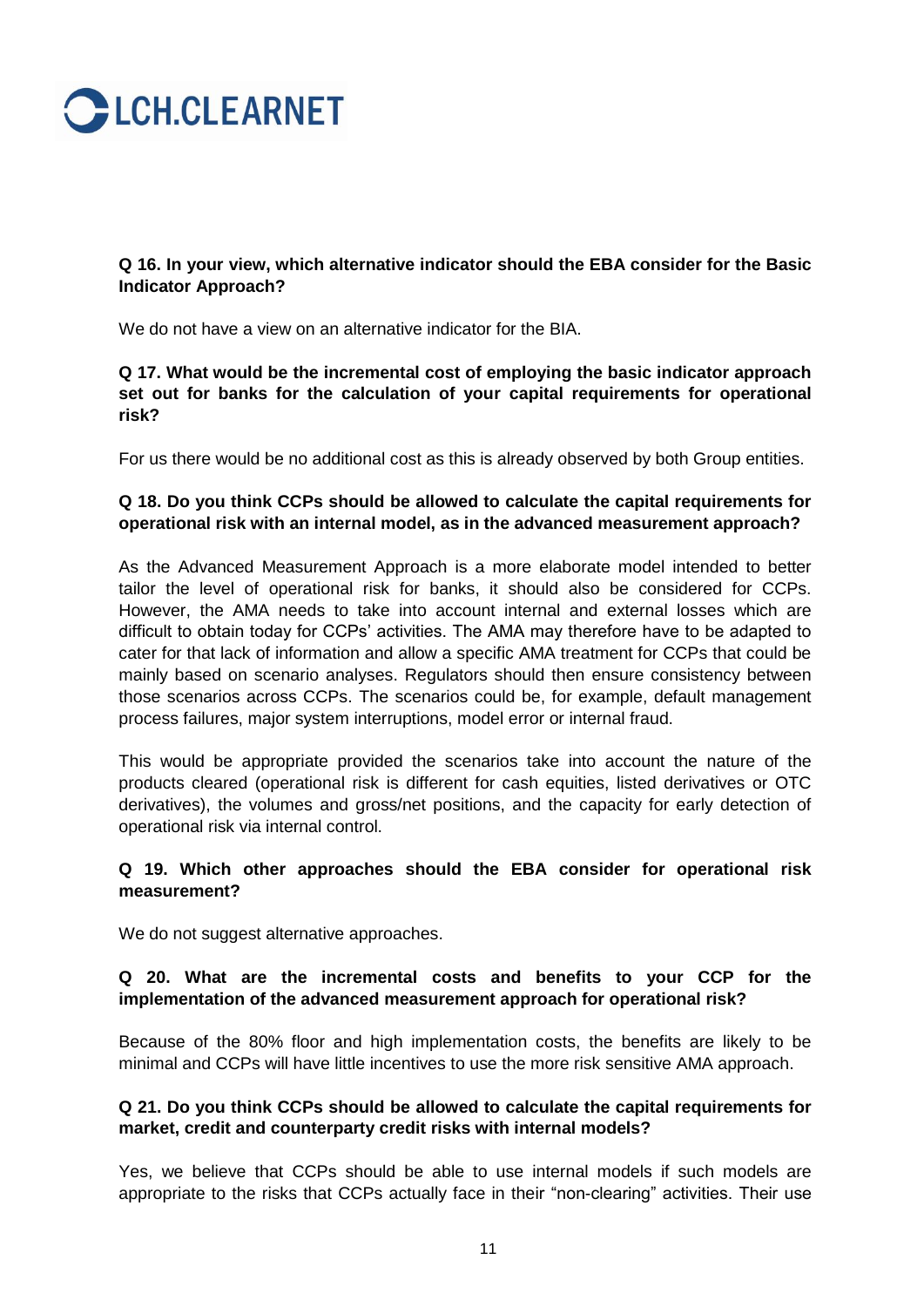

would provide a CCP"s management and potentially users with a significantly more sensitive and valuable measure of the risks they are running. A CCP that is clearing a range of products especially OTC derivatives should not be prevented from using such models, subject to supervisory approval.

## **Q 22. How do CCPs currently measure and capitalise for credit, counterparty credit and market risk stemming from non-covered activities?**

We apply the Standardised Approach of 8% weighting on the positions.

**Q 23. Do you think that the banking framework is the most appropriate method of calculating a CCP's capital requirements for credit, counterparty credit and market risk stemming from non-covered activities?**

Yes, as non clearing activities are mainly related to the investment of members" funds in the market, which is similar to a banking activity and triggers the same types of risk. Use of a harmonised framework will help to create level playing field for all CCPs. For smaller CCPs with (theoretically) lower risks, they will end up with lower risk assessments so it is not unbalanced nor unfair. We do not believe that it would be a major overhead for smaller CCPs as there are standard calculations permissible which do not require significant modification. In general, just as there are smaller banks which run less risks than larger banks, there are smaller CCPs which run less risks: use of the same approach by all should derive appropriate requirements.

## **Q 24. What are the incremental costs or benefits to your CCP of this proposal assuming that for credit risk stemming from non-covered activities is computed with the approach required in Article 8?**

For us there would be no additional cost as this is already observed by both Group entities.

**Q 25. What are the incremental costs or benefits to your CCP of this proposal assuming that for counterparty credit risk stemming from non-covered activities is computed with the approach required in Article 8?**

For us there would be no additional cost as this is already observed by both Group entities.

**Q 26. What are the incremental costs or benefits to your CCP of this proposal assuming that for market risk stemming from non-covered activities is computed with the approach required in Article 8?**

For us there would be no additional cost as this is already observed by both Group entities.

**Q 27. Do you think that CCPs, should be allowed to calculate their capital requirements for credit, counterparty credit and market risk using internal models?**